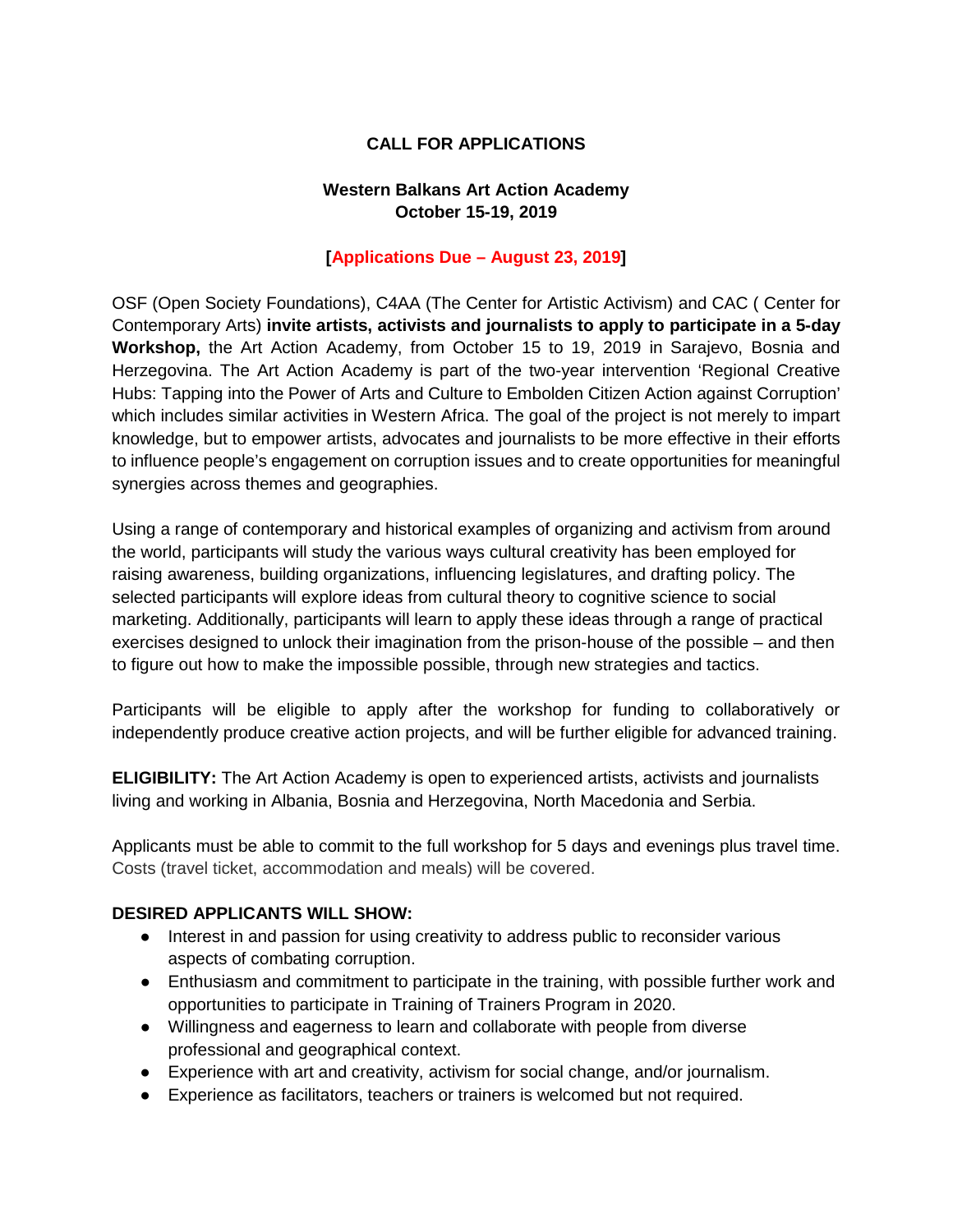The selected applicants will be trained in the Artistic Activism methodology by experts from the Center of Artistic Activism and the Center for Contemporary Arts. They will have opportunity to practice their skills in artistic activism by performing a creative action through collaboration with other artists and activists from Western Balkan. They will be eligible to receive grants for creative actions and projects and to apply for participation in Training of Trainers for Western Balkan Creative Activism Team. Selected applicants will join a network of artists, activists and journalists from different countries passionate about promoting artistic activism in the Western Balkan and beyond, and access information and support from that network.

To apply please complete the information on the form at this link:

[https://docs.google.com/forms/d/e/1FAIpQLSdqaEN2QY8hxOBaK12EjeerYHVLIANslMe\\_QC8S](https://docs.google.com/forms/d/e/1FAIpQLSdqaEN2QY8hxOBaK12EjeerYHVLIANslMe_QC8S9nAf9JBJ9A/viewform) [9nAf9JBJ9A/viewform,](https://docs.google.com/forms/d/e/1FAIpQLSdqaEN2QY8hxOBaK12EjeerYHVLIANslMe_QC8S9nAf9JBJ9A/viewform) attach your CV with relevant to this initiative information and submit it. Due to the high numbers of applications, we may not be able to respond to every inquiry. If you have questions, please email: [brunilda.bakshevani@osfa.al](mailto:brunilda.bakshevani@osfa.al) for Albania, [aida@osfbih.org.ba](mailto:aida@osfbih.org.ba) for Bosnia and Herzegovina, [adrijana.lavchiska@fosm.mk](mailto:adrijana.lavchiska@fosm.mk) for North Macedonia and [rmaslovaric@fosserbia.org](mailto:rmaslovaric@fosserbia.org) for Serbia.

## **Applications will close on August 23, 2019. Selected applicants will be notified by September 13, 2019.**

------------------

# ABOUT THE Art Action Academy AND C4AA

The Art Action Academy (AAA) is designed to help artists who want to be socially engaged to be more effective in bringing about change. The AAA presents new ways of doing art and activism, drawing upon artists' perspectives, expertise and understandings. The workshop also helps artists build a community of practice, an extended network of artists in a region and around the world who provide support after the workshop.

The AAA curriculum includes exercises to help you see how activism is typically done, and how to do it better by using art and culture to reach people at a level of personal experience, story, emotion and fundamental values. The workshop takes a deep dive into the history of effective artistic activism around the world, drawing out lessons that can be applied locally but also revealing how tactics must be culturally specific in order to resonate. Workshop participants bring their own examples of artistic activist tactics that have worked in their regions and cultures. Together we examine why these are effective and how to draw from them for new and innovative campaign ideas with objectives and goals aimed at fundamental change. The workshop facilitators talk about how to use cognitive and behavioral science to change people's minds and behaviors, and exercises help participants examine how you might use this science, as well as morality and storytelling, to change culturally-specific narratives. Working like anthropologists, together the group will examine those culturally-specific narratives, use outcome-based design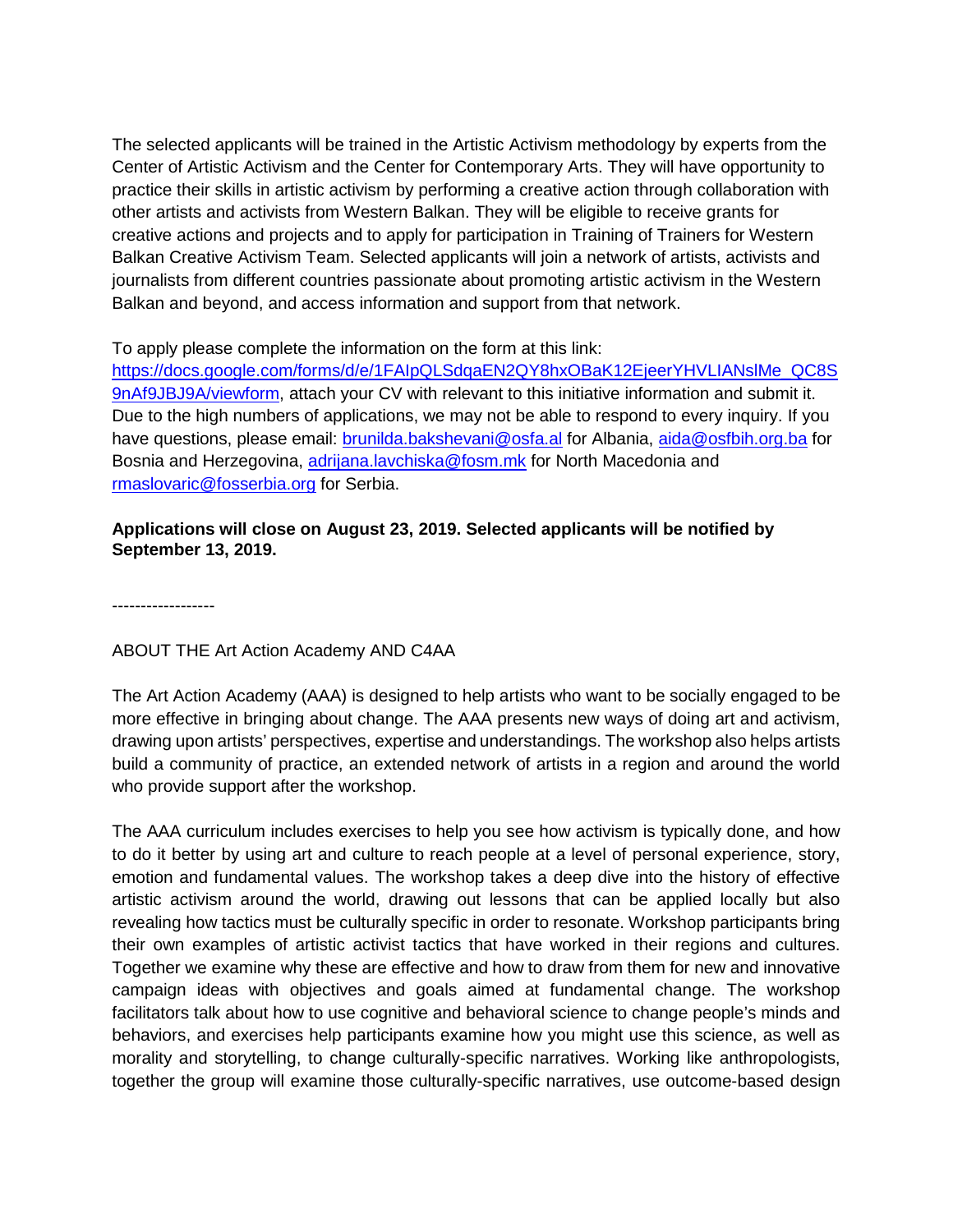thinking techniques to invent new ones, and collaborate to create an action that puts the workshop's lessons to the test.

The Art Action Academy has been held in over 10 countries with over 800 participants. Here are what some of our participants have said about the training:

*"This is a tremendous gift to art activists – it meets many needs and fills in gaps we may not realize we have."*

*"Thank you both for this workshop. A clear agenda that has been fine-tuned over time. Really excellent content, structure and method."*

*"I thank you for your great efforts, passionate training, am leaving this …training room a more empowered, creative African Woman."*

*"I've been looking for something to reinvigorate/refresh/renew my commitment to activism. You provided it. Thank you."*

*"A great opportunity to open my mind and explore ideas. The teaching instills confidence and a sense of empowerment and creativity which everyone should have."*

The Art Action Academy will be led by the directors of the C4AA Stephen Duncombe, Steve Lambert and Rebecca Bray in collaboration with Center for Contemporary Arts - Skopje, North Macedonia and Macedonian Creative Activism Team. The AAA will be organized by Open Society Fund Bosnia and Herzegovina, in cooperation with Foundation Open Society – Macedonia, Open Society Foundation Albania and Open Society Foundation Serbia. The activities in West Africa region will be implemented by OSIWA and LAMuse.

------

#### **About the Organizers & Facilitators**

**Stephen Duncombe** is a Professor of Media and Culture at New York University. He is the author and editor of six books, including Dream: Re-Imagining Progressive Politics in an Age of Fantasy and the Cultural Resistance Reader, and is a life-long activist.

**Steve Lambert** is a conceptual artist and Associate Professor of New Media at SUNY Purchase. His art has been shown everywhere from marches to museums internationally, has appeared in over fourteen books, and four documentary films.

**Rebecca Bray** is C4AA's managing director and seasoned designer that worked for Smithsonian Institution and as director of her company she has been helping nonprofits understand their potential in order to reach out to new audience via attractive interactive experiences.